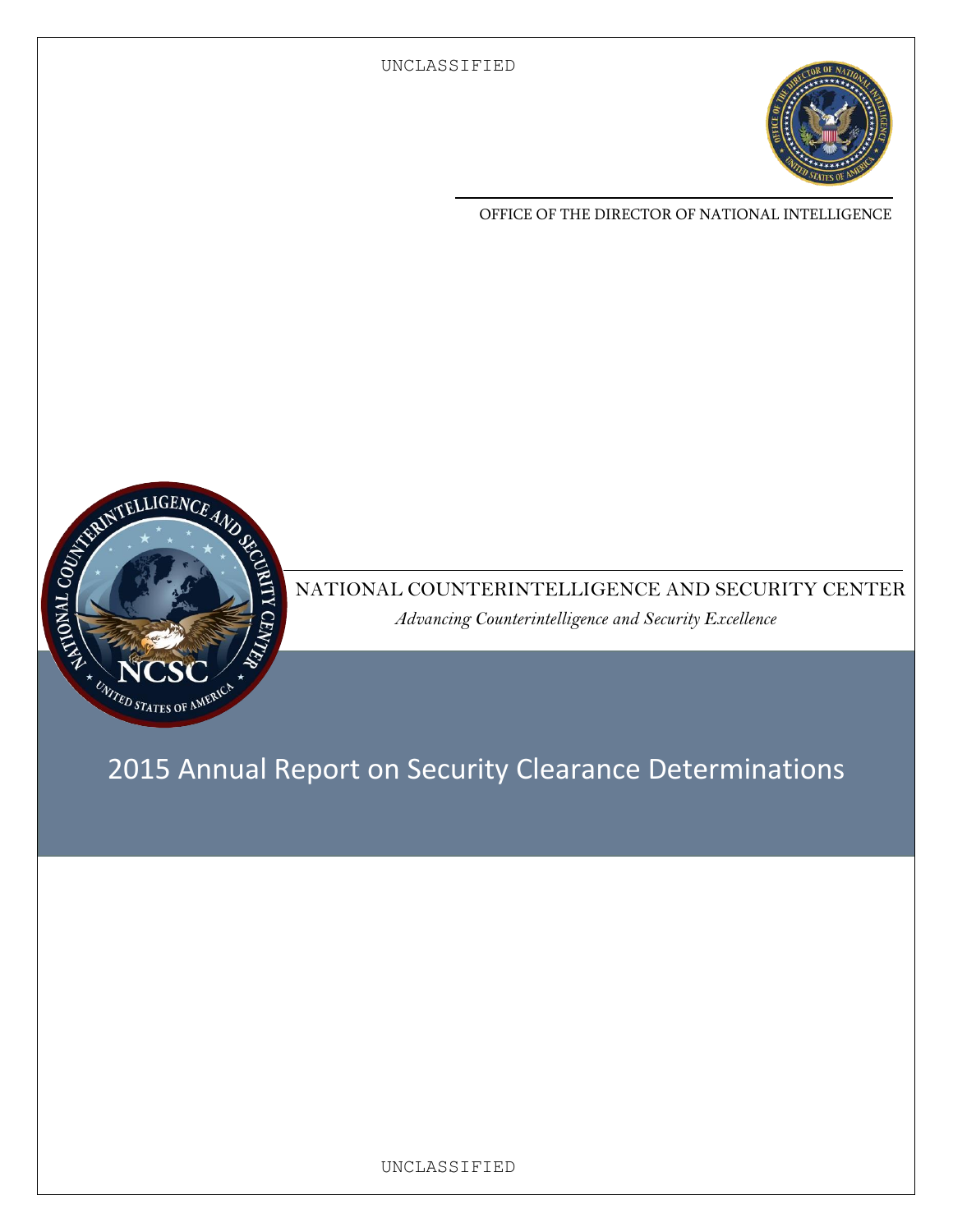#### **Contents**

| Security Clearance Performance for Each Element of the Intelligence Community  7                                                                                                                                                                                                                                              |
|-------------------------------------------------------------------------------------------------------------------------------------------------------------------------------------------------------------------------------------------------------------------------------------------------------------------------------|
| i.<br>The time in days to process the shortest and longest security clearance determination<br>made among 80% of security clearance determinations, and the time in days for the<br>shortest and longest security clearance determination made among 90% of                                                                   |
| ii. The number of pending security clearance investigations for such level as of October<br>1, 2015 that have remained pending for: 4 months or less; between 4 months and 8<br>months; between 8 months and one year; and for more than one year 8                                                                           |
| iii. The percentage of reviews during the preceding fiscal year that resulted in a denial or                                                                                                                                                                                                                                  |
| iv. The percentage of investigations during the preceding fiscal year that resulted in                                                                                                                                                                                                                                        |
| v. The percentage of investigations during the preceding fiscal year that did not result in<br>enough information to make a decision on potentially adverse information10                                                                                                                                                     |
| vi. The number of completed or pending security clearance determinations for<br>government employees and contractors during the preceding fiscal year that have<br>taken longer than one year to complete; the agencies that investigated and<br>adjudicated such determinations; and the cause of significant delays in such |
|                                                                                                                                                                                                                                                                                                                               |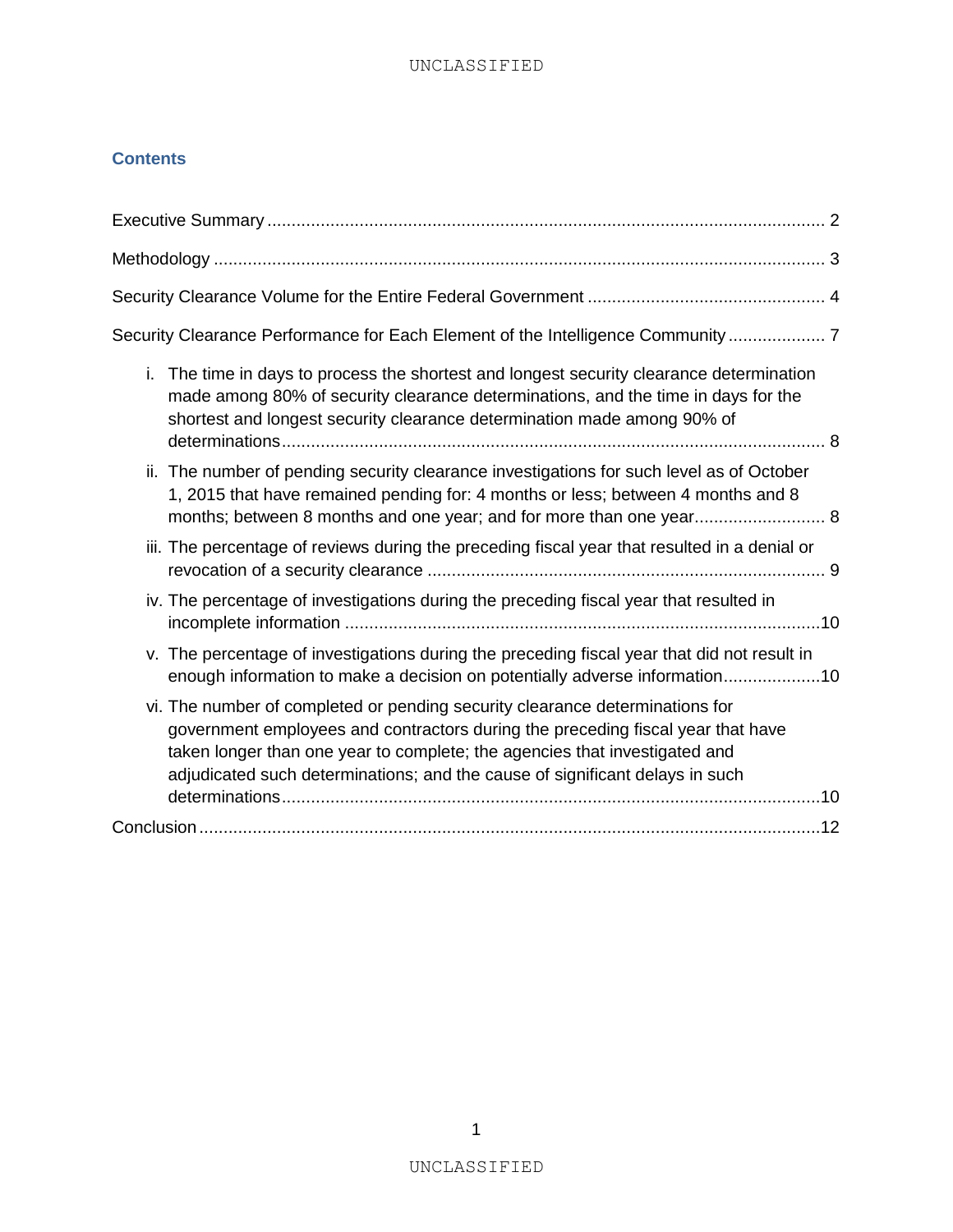#### <span id="page-2-0"></span>**EXECUTIVE SUMMARY**

 $\overline{a}$ 

The Intelligence Authorization Act (IAA) for Fiscal Year (FY) 2010<sup>1</sup> requires the President to submit an annual *Report on Security Clearance Determinations* to Congress. The IAA directs this report to include the number of United States Government (USG) employees who held a security clearance at each level as of October 1 of the preceding year and the number of USG employees who were approved for a security clearance at each level during the preceding fiscal year. Similar data pertaining to USG contractors is also required. Also, for each element of the Intelligence Community (IC), in-depth security clearance timeliness determination metrics are required. In response to these IAA requirements, the Office of the Director of National Intelligence (ODNI) has prepared this *2015 Report on Security Clearance Determinations* consistent with the security clearance data requirements as outlined by the categories listed below.

| <b>Security Clearance Volume Levels for</b><br><b>USG Employees and USG Contractors</b>                                                                                                                   | <b>Security Clearance Determination Processing</b><br><b>Metrics for the Seven IC Agencies</b>                                                                                                                                                                                                                                                            |  |
|-----------------------------------------------------------------------------------------------------------------------------------------------------------------------------------------------------------|-----------------------------------------------------------------------------------------------------------------------------------------------------------------------------------------------------------------------------------------------------------------------------------------------------------------------------------------------------------|--|
| The number of individuals, categorized by government<br>employees and contractors who held and who were<br>approved for a security clearance as of 1 October 2015;<br>sorted by security clearance level. | i.<br>The time in days to process the shortest and<br>longest security clearance determination made<br>among 80% of security clearance determinations,<br>and the time in days for the shortest and longest<br>security clearance determination made among 90%<br>of determinations.                                                                      |  |
|                                                                                                                                                                                                           | ii.<br>The number of security clearance investigations as<br>of October 1 of the preceding fiscal year open for:                                                                                                                                                                                                                                          |  |
|                                                                                                                                                                                                           | 4 months or less;<br>$\circ$                                                                                                                                                                                                                                                                                                                              |  |
|                                                                                                                                                                                                           | $4 - 8$ months;<br>$\Omega$                                                                                                                                                                                                                                                                                                                               |  |
|                                                                                                                                                                                                           | $8 - 12$ months; and<br>$\circ$                                                                                                                                                                                                                                                                                                                           |  |
|                                                                                                                                                                                                           | more than 1 year.<br>$\circ$                                                                                                                                                                                                                                                                                                                              |  |
|                                                                                                                                                                                                           | iii.<br>Percentage of reviews during the preceding fiscal<br>year that resulted in a denial or revocation of a<br>security clearance.                                                                                                                                                                                                                     |  |
|                                                                                                                                                                                                           | Percentage of investigations during the preceding<br>iv.<br>fiscal year that resulted in incomplete information.                                                                                                                                                                                                                                          |  |
|                                                                                                                                                                                                           | Percentage of investigations during the preceding<br>v.<br>fiscal year that did not result in enough information<br>to make a decision on potentially adverse<br>information.                                                                                                                                                                             |  |
|                                                                                                                                                                                                           | The number of completed or pending security<br>vi.<br>clearance determinations for government<br>employees and contractors during the preceding<br>fiscal year that have taken longer than one year to<br>complete; the agencies that investigated and<br>adjudicated such determinations; and the cause of<br>significant delays in such determinations. |  |

### **Security Clearance Data Required by the FY 2010 IAA**

<sup>1</sup> Intelligence Authorization Act for Fiscal Year 2010, Sec. 367, Security Clearances: Reports; Reciprocity (PL 111-259).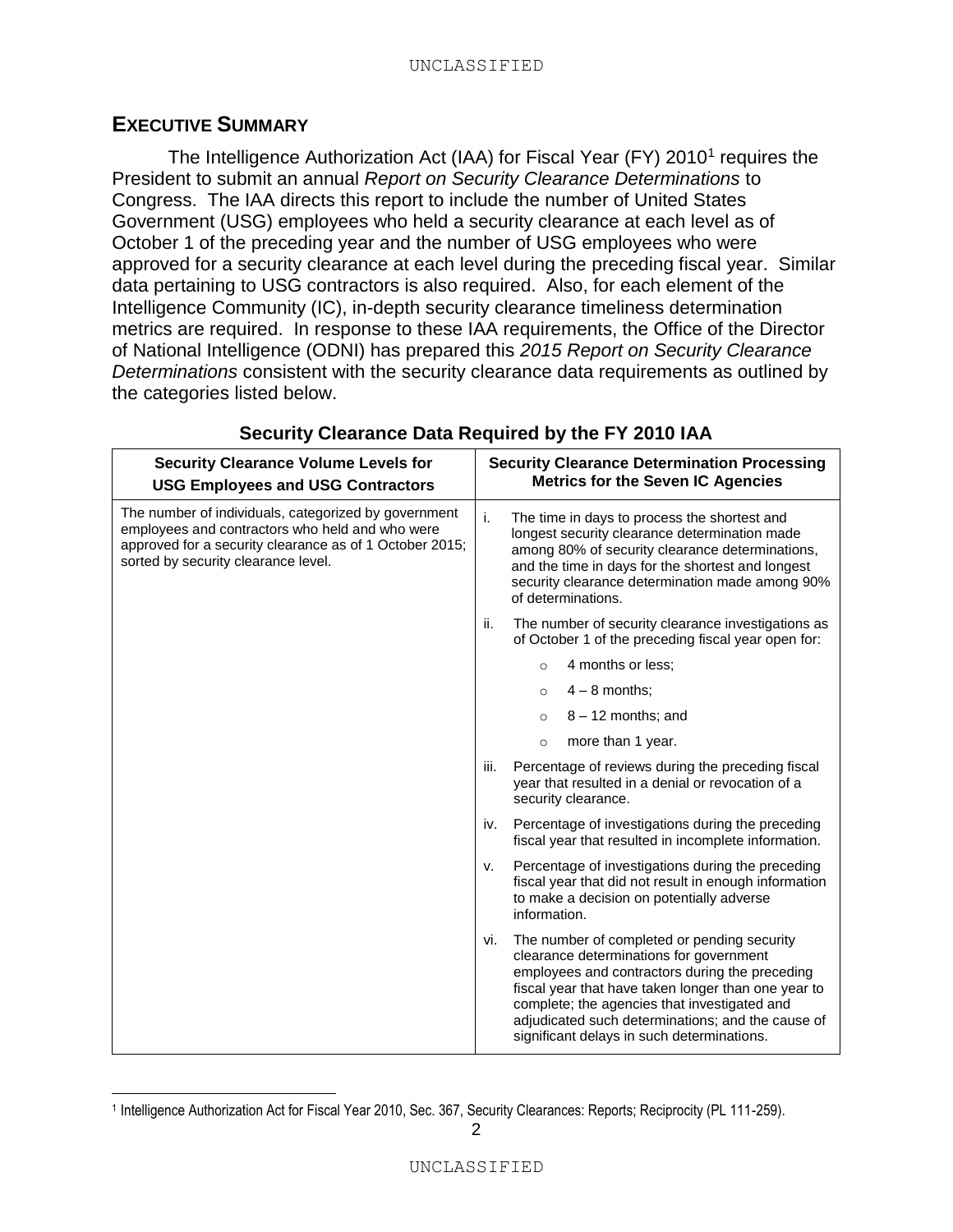This 2015 annual security clearance determinations report provides the current state of government security clearances. The report is divided into two sections, Security Clearance Volume for the Entire Federal Government and Security Clearance Performance for Each Element of the IC. The first section reports total volume of individuals eligible for access to classified information and is further broken down by the number of individuals who have been briefed and are currently "in access" as well as those eligible but currently "not in access." In FY 2015, there were decreases in both these categories. There was also a reduction in new clearances approved. The majority of decreases resulted from Department of Defense's (DoD's) successful implementation of data quality initiatives (DQIs) that have positively impacted areas of data quality and data integrity. However, some agencies indicated that decreases in their overall population were the result of efforts across the USG to review and validate whether an employee or contractor still requires access to classified information in accordance with an executive correspondence (DNI Executive Correspondence, *"Strategy to Reduce the Periodic Reinvestigation Backlog Using a Risk-Based Approach,"* signed by the DNI on September 26, 2014).

The second section reports a variety of data associated with clearance performance for the IC. Processing times for the longest cases have decreased in some agencies, although separate reporting indicates average processing times have increased. In addition, there are generally more cases pending over 4 months than in the previous fiscal year. The IC cited an increased demand for investigative resources to address the periodic reinvestigation backlog and delays with Office of Personnel Management (OPM) investigative products as major contributors to the challenges they faced in FY 2015. Although the IC agencies reflected in this report have delegated authority to conduct investigations, they often augment their capabilities by utilizing services and products provided by OPM Federal Investigative Services. Therefore, they were also negatively impacted by external events including the loss of a major USG contract investigative service provider and processing delays associated with temporary shutdown of the Electronic Questionnaires for Investigations Processing (e-QIP) system.

### <span id="page-3-0"></span>**METHODOLOGY**

In order to report security clearance volume levels, the National Counterintelligence and Security Center's (NCSC) Special Security Directorate (SSD) compiled and processed data from the three primary security clearance record repositories: ODNI's Scattered Castles (SC); DoD's Joint Personnel Adjudication System (JPAS); and OPM's Central Verification System (CVS). To fulfill specific reporting requirements of the FY 2010 IAA, the SSD issued a special data call to the seven IC agencies with delegated authority to conduct investigations or adjudications.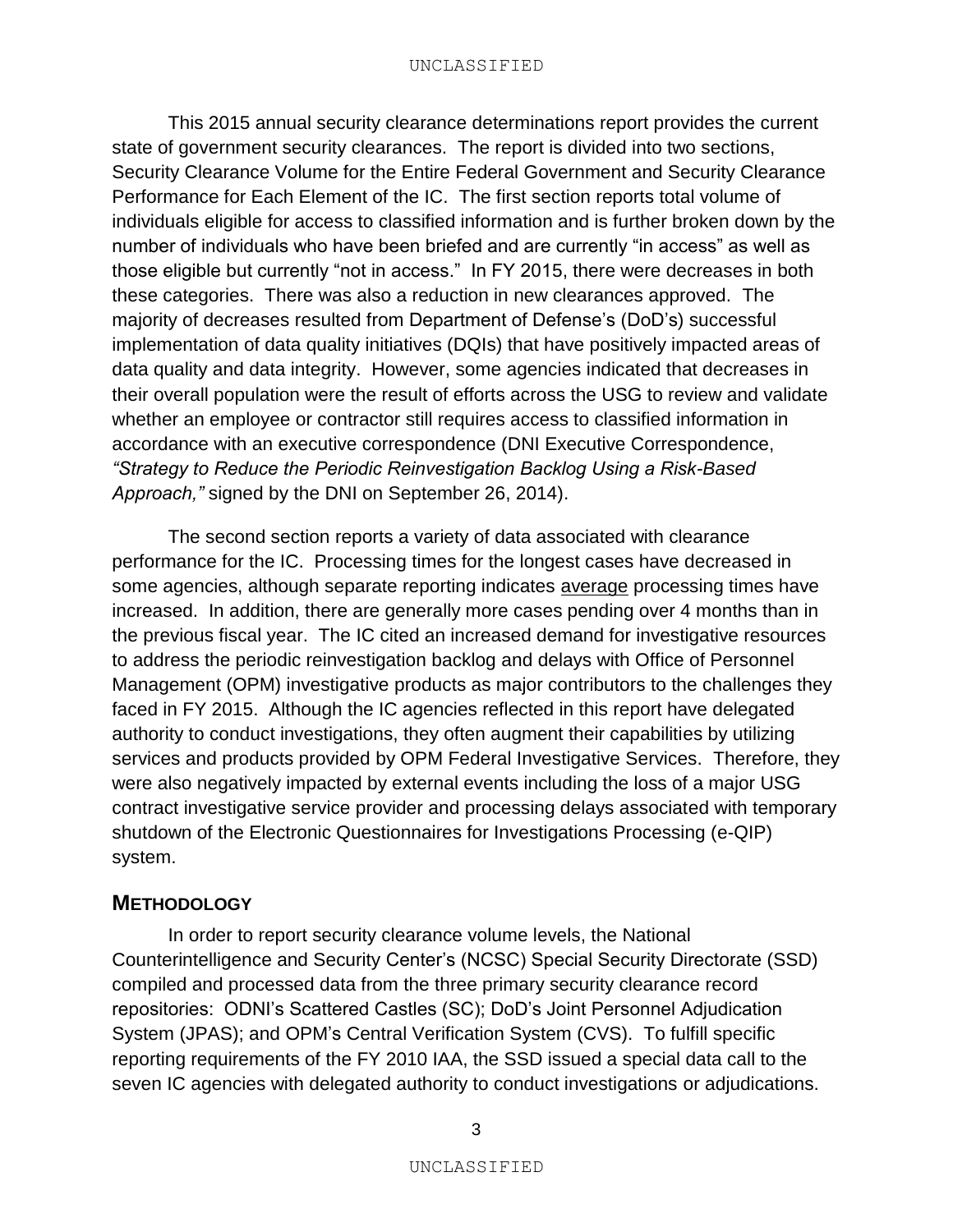SSD worked with the three clearance repository owners to minimize doublecounting of duplicate records in those repositories. This was necessary because adjudicative facilities are increasingly recording their determinations in multiple repositories for reciprocity purposes. Therefore, duplicate entries may be created when different agencies grant eligibility for access to the same individual. Queries between SC and JPAS, which account for approximately 93 percent of all clearance entries, were structured to eliminate duplication where possible.

During FY 2015, SSD led an interagency effort to review all personnel security records in SC for accuracy and currency. As a result, the records in the newly deployed "SC Version 2" feature enhanced data integrity in all IC agencies and the DoD. This enables more accurate metrics reporting.

## <span id="page-4-0"></span>**SECURITY CLEARANCE VOLUME FOR THE ENTIRE FEDERAL GOVERNMENT**

The FY 2010 IAA requires the number of individuals who held, and who were approved to hold, a security clearance as of October 1, 2015, to be calculated and categorized by personnel type – government employees, contractors, or other<sup>2</sup> – and by security clearance level.

**Table 1** provides the number of individuals in these categories for both FY 2014 and FY 2015. As in last year's report, we show the total number of individuals "in access" (**Table 1.1**), those eligible, but currently "not in access" (**Table 1.2**), and the total number of individuals eligible to hold a security clearance (**Table 1.3**).

**Table 1.1**, *Eligible (In access)*, refers to individuals who were investigated and adjudicated favorably and also were briefed into access to classified information. As of October 1, 2015, there were 62,074 fewer individuals in access than on October 1, 2014 (a 2.1 percent decrease).

**Table 1.2**, *Eligible (Not in access)*, reflects that there were 203,449 fewer individuals in this category as compared to October 1, 2014 (a 12.8 percent decrease). Individuals, such as those supporting the military, may be determined eligible due to the sensitivity of their positions and the potential need for immediate access to classified information, but may not have actual access to classified information until the need arises.

**Table 1.3**, *Total Eligibility*, shows a decrease of 265,523 individuals (5.9 percent) found eligible to hold a clearance, to include those in access, since October 2014. Total Eligibility refers to individuals who were investigated and adjudicated favorably and had

 $\overline{a}$ 

<sup>2</sup> The "government" category includes all government employees and military personnel. Contractors include all industry employees, independent contractors and consultants. The "other" category includes the number of cleared government and contractor personnel reported in CVS, which does not have an employee type field, and the number of individuals in JPAS and SC for which the employee type category field was not completed.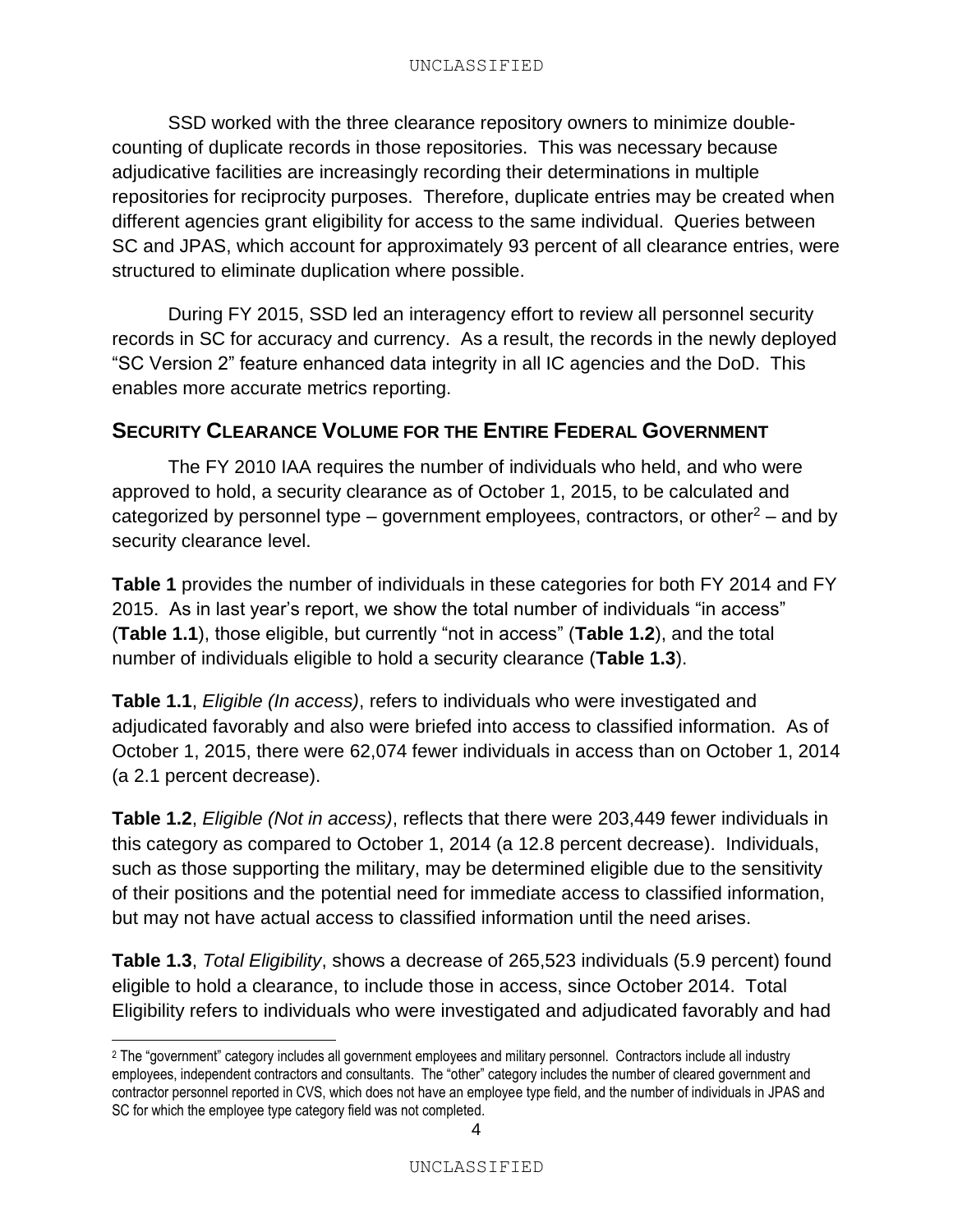access to classified information as well as those who were favorably adjudicated but did not have access to classified information.

|             |                | Table 1.1                             |                |                   |
|-------------|----------------|---------------------------------------|----------------|-------------------|
|             |                | Eligible (In access)                  |                |                   |
| Employee    | As of 10/1/14: |                                       | As of 10/1/15: |                   |
| <b>Type</b> | Conf/Secret    | <b>Top Secret</b>                     | Conf/Secret    | <b>Top Secret</b> |
| Government  | 1,104,943      | 626,996                               | 1,070,205      | 622,549           |
| Contractor  | 442,486        | 436,573                               | 433,359        | 428,069           |
| Other       | 142,442        | 174,036                               | 141,160        | 170,060           |
| Sub-Total:  | 1,689,871      | 1,237,605                             | 1,644,724      | 1,220,678         |
| Total:      | 2,927,476      |                                       | 2,865,402      |                   |
|             | As of 10/1/14: | Table 1.2<br>Eligible (Not in access) | As of 10/1/15: |                   |
| Employee    |                |                                       |                |                   |
| <b>Type</b> | Conf/Secret    | <b>Top Secret</b>                     | Conf/Secret    | <b>Top Secret</b> |
| Government  | 1,307,183      | 144,155                               | 1,191,382      | 124,287           |
| Contractor  | 40,699         | 20,127                                | 44,868         | 17,690            |
| Other       | 69,933         | 5,003                                 | 4,596          | 828               |
| Sub-Total:  | 1,417,815      | 169,285                               | 1,240,846      | 142,805           |
| Total:      | 1,587,100      |                                       | 1,383,651      |                   |
|             |                | Table 1.3<br><b>Total Eligibility</b> |                |                   |
| Employee    | As of 10/1/14: |                                       | As of 10/1/15: |                   |
| Type        | Conf/Secret    | Top Secret                            | Conf/Secret    | <b>Top Secret</b> |
| Government  | 2,412,126      | 771,151                               | 2,261,587      | 746,836           |
|             | 483,185        | 456,700                               | 478,227        | 445,759           |
| Contractor  |                |                                       | 145,756        |                   |
| Other       | 212,375        | 179,039                               |                | 170,888           |
| Sub-Total:  | 3,107,686      | 1,406,890                             | 2,885,570      | 1,363,483         |

**Table 1** Number of Security Clearances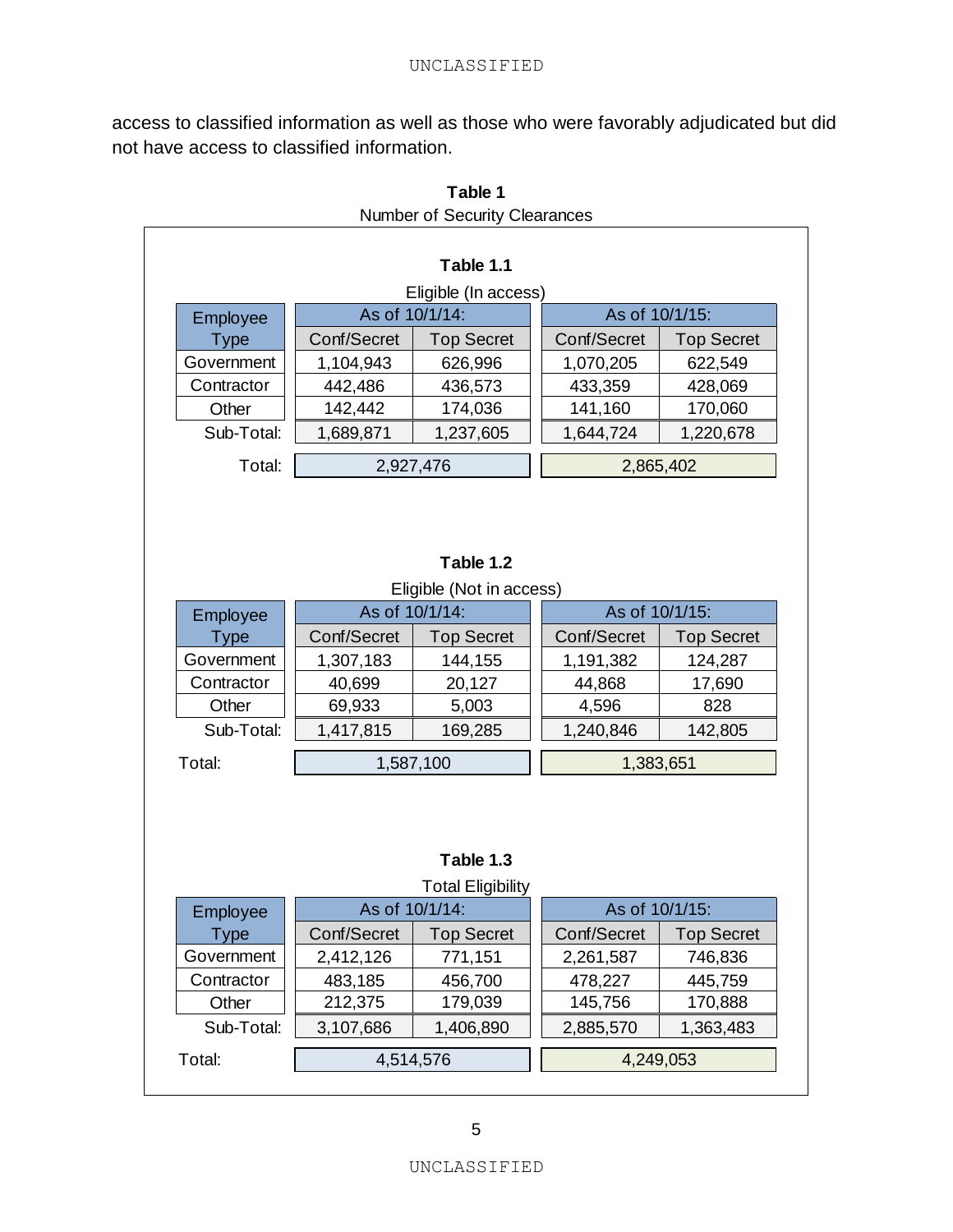The Defense Manpower Data Center, with the concurrence of the Under Secretary of Defense for Intelligence, has implemented several data quality initiatives (DQI) which resulted in reductions to the eligible population across the DoD; particularly in the "not in access" category. DQIs were developed to improve the data quality within JPAS and ensure that personnel security policies are consistently enforced in JPAS through the implementation of scripts and data analysis. In FY 2015, the most significant were the JPAS/Service personnel center synchronization and the U.S. Citizenship DQIs.

- DQI 597 administratively debriefs access in JPAS for subjects whose eligibility does not support the current access. This includes subjects who have separated from the military or who are deceased, and/or records for which there is no owning or servicing security management office (SMO). This DQI occurs on a monthly basis and mainly impacted the reduction of the eligible "in access" population.
- JPAS/Service Synchronization DQI JPAS teams worked with the military services to separate all of the subjects that had person categories that were open in JPAS but where there was no corresponding record at the personnel center. After in-depth analysis, the personnel center and JPAS teams found issues with the interface and have worked to rectify all issues and ensure the systems stay in-synch.
- U.S. Citizenship DQI DoD regulations require that anyone holding a security clearance be a U.S. citizen. In working with the service and civilian personnel centers for over six months, JPAS administratively debriefed subjects whose personnel center reflected them as non-U.S. citizen, null, or N/A, and whose record contained an active DoD eligibility. Once the subject's citizenship value was updated in their personnel center and JPAS as required by DoD regulations, their eligibility was restored if appropriate. During the effort, several thousand records were not restored because eligibility was no longer needed, which resulted in a net reduction.

In addition, there were reductions attributable to the USG effort to reduce the periodic reinvestigation backlog, in accordance with executive correspondence. On September 26, 2014, the DNI signed *"Strategy to Reduce the Periodic Reinvestigation Backlog Using a Risk-Based Approach."* During the quarterly collection reports associated with this memorandum, some agencies indicated that decreases in their overall population were the result of efforts across the USG to review and validate whether an employee or contractor still requires access to classified information.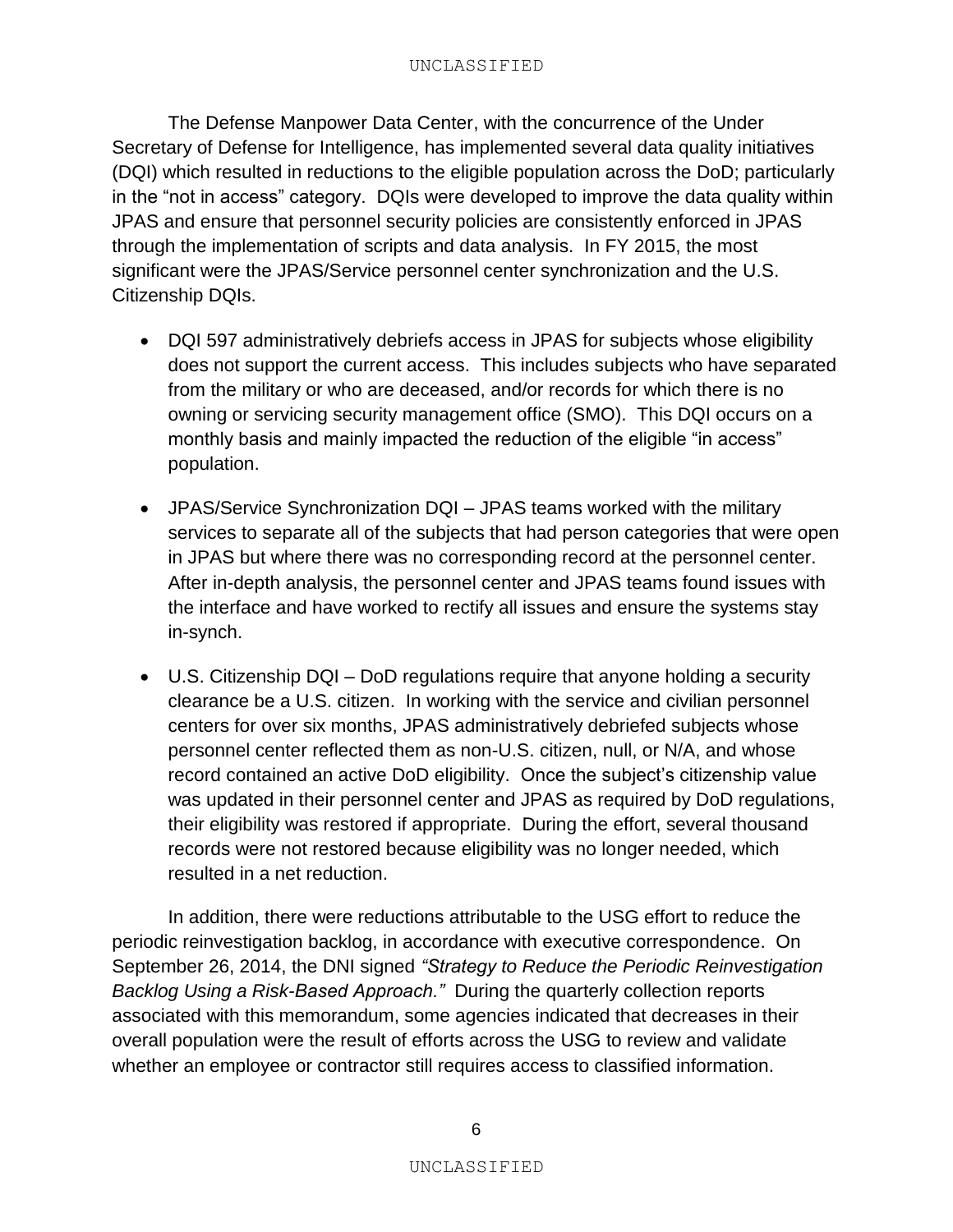**Table 2**, *Number of Security Clearance Approvals,* presents the number of individuals approved for a security clearance during the fiscal year by clearance level. Variations in data collection fields in the repositories limit the ability to collect precise data. For instance, a query of the security clearance determination *approvals* recorded in some repositories cannot distinguish between initial clearance and periodic reinvestigation approvals. Therefore, the number of approvals does not represent the number of new clearances granted, but rather a combination of approvals for initial clearances and for reinvestigations of existing clearances. Within this category, however, there has been a 4 percent reduction in the number of security clearances approved as compared to FY 2014.

|            |             | Table 2                                |             |                   |
|------------|-------------|----------------------------------------|-------------|-------------------|
|            |             | Number of Security Clearance Approvals |             |                   |
| Employee   |             | In FY 2014:                            |             | In FY 2015:       |
| Type       | Conf/Secret | <b>Top Secret</b>                      | Conf/Secret | <b>Top Secret</b> |
| Government | 324,122     | 142,987                                | 315,859     | 118,033           |
| Contractor | 68,637      | 107,999                                | 77,432      | 106,266           |
| Other      | 15,579      | 6,113                                  | 14,971      | 6,118             |
| Sub-Total: | 408,338     | 257,099                                | 408,262     | 230,417           |
| Total:     | 665,437     |                                        |             | 638,679           |

# <span id="page-7-0"></span>**SECURITY CLEARANCE PERFORMANCE FOR EACH ELEMENT OF THE IC**

To collect information responsive to FY 2010 IAA requirements set forth in items "i" through "vi" below, the ODNI issued a special data call to fifteen elements of the IC. Central Intelligence Agency (CIA),<sup>3</sup> Defense Intelligence Agency (DIA), Federal Bureau of Investigation (FBI), National Geospatial-Intelligence Agency (NGA), National Reconnaissance Office (NRO), National Security Agency (NSA), and the Department of State (State) all provided data for this report. The other IC elements reported that collecting this information would be a manual, resource-intensive process that is not currently viable. The IC elements primarily cited technology restrictions.

 $\overline{a}$ 

<sup>&</sup>lt;sup>3</sup> CIA also processes security clearances for ODNI employees and contractors.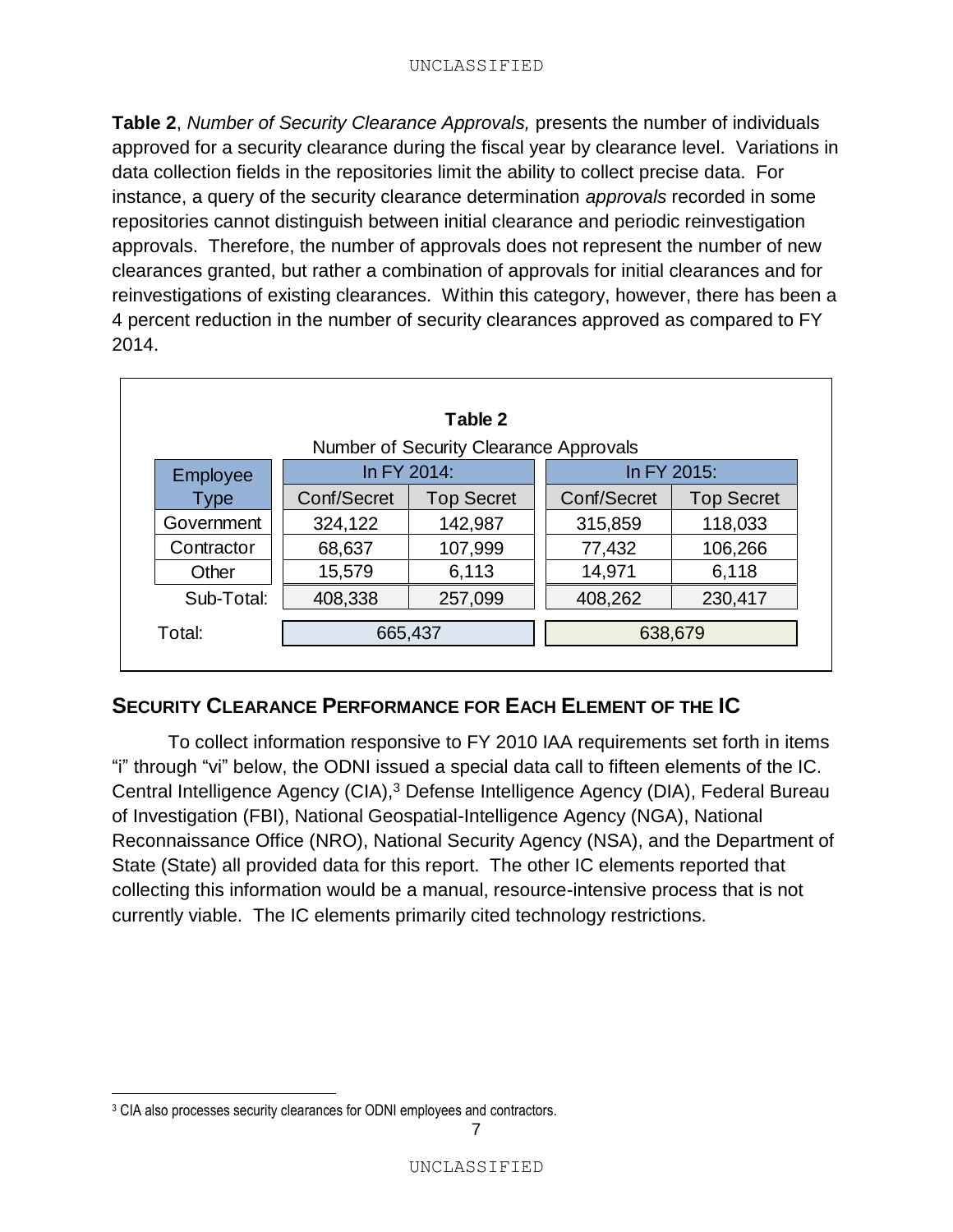<span id="page-8-0"></span>**i. The time in days to process the shortest and longest security clearance determination made among 80% of security clearance determinations, and the time in days for the shortest and longest security clearance determination made among 90% of determinations**

**Table 3**, *Processing Timeliness,* provides the total number of days required to process the shortest and longest security clearance cases—from initiation to adjudicative decision—for the fastest 80 percent of cases and for the fastest 90 percent of cases.

|              | Table 3                      |                 |            |                     |  |           |                 |            |                     |
|--------------|------------------------------|-----------------|------------|---------------------|--|-----------|-----------------|------------|---------------------|
|              | <b>Processing Timeliness</b> |                 |            |                     |  |           |                 |            |                     |
|              |                              | 80th Percentile |            |                     |  |           | 90th Percentile |            |                     |
| Agency       |                              | <b>TS</b>       |            | Secret/Confidential |  | <b>TS</b> |                 |            | Secret/Confidential |
|              | Longest                      | <b>Shortest</b> | Longest    | <b>Shortest</b>     |  | Longest   | <b>Shortest</b> | Longest    | Shortest            |
| <b>CIA</b>   | 199                          |                 | 138        |                     |  | 311       |                 | 197        |                     |
| <b>DIA</b>   | 281                          |                 | <b>DNP</b> | <b>DNP</b>          |  | 349       | 1               | <b>DNP</b> | <b>DNP</b>          |
| <b>FBI</b>   | 201                          |                 | 160        | 24                  |  | 268       | 1               | 189        | 24                  |
| <b>NGA</b>   | 315                          | 28              | <b>DNP</b> | <b>DNP</b>          |  | 395       | 28              | <b>DNP</b> | <b>DNP</b>          |
| <b>NRO</b>   | 265                          | 26              | 142        | 52                  |  | 325       | 26              | 162        | 52                  |
| <b>NSA</b>   | 107                          | 9               | <b>DNP</b> | <b>DNP</b>          |  | 134       | 9               | <b>DNP</b> | <b>DNP</b>          |
| <b>State</b> | 203                          | 2               | 115        |                     |  | 267       | $\overline{2}$  | 153        |                     |

| Table 3              |  |
|----------------------|--|
| Processing Timelines |  |

DNP = Does Not Perform

<span id="page-8-1"></span>**ii. The number of pending security clearance investigations for such level as of October 1, 2015 that have remained pending for: 4 months or less; between 4 months and 8 months; between 8 months and one year; and for more than one year**

**Table 4**, *Age Pending*, provides the number of pending security clearance investigations by length of time and by agency.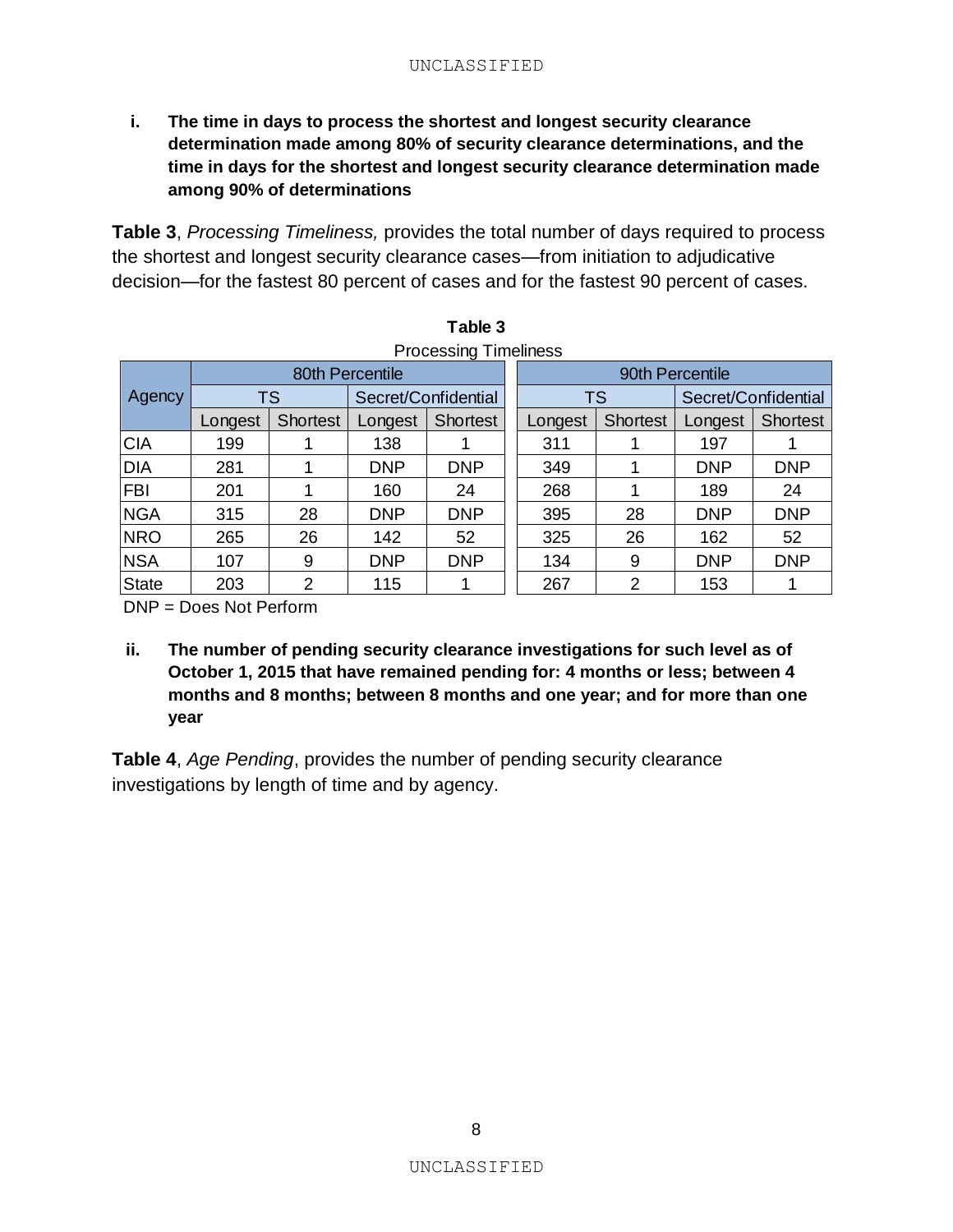|              | <b>Top Secret Initial Security Clearance</b><br>Investigations |                                |               |                 |
|--------------|----------------------------------------------------------------|--------------------------------|---------------|-----------------|
| Agency       | $0$ to 4                                                       | 4 to 8                         |               | 8 to 12 Over 12 |
|              | <b>Months</b>                                                  | <b>Months</b>                  | <b>Months</b> | Months          |
| <b>CIA</b>   | 719                                                            | 96                             | 13            |                 |
| <b>DIA</b>   | 8                                                              | 0                              | 0             | 0               |
| <b>FBI</b>   | 1,573                                                          | 1,143                          | 344           | 70              |
| <b>NGA</b>   | 55                                                             | 35                             | 41            | 21              |
| <b>NRO</b>   | 292                                                            | 7                              | 0             | 0               |
| <b>NSA</b>   | 535                                                            | 361                            | 131           | 264             |
| <b>State</b> |                                                                | Unable to provide at this time |               |                 |

| Table 4     |  |  |  |
|-------------|--|--|--|
| Age Pending |  |  |  |

The IC reported that the continued focus on periodic reinvestigations and potential insider threat cases during FY 2015 caused resources to be reprioritized. The total number of initial cases pending for more than four months has increased from 1,322 in FY 2014 to 2,526 in FY 2015<sup>4</sup> .

#### <span id="page-9-0"></span>**iii. The percentage of reviews during the preceding fiscal year that resulted in a denial or revocation of a security clearance**

**Table 5**, *Denials and Revocations*, reflects the percentage of denials (resulting from adjudications of initial cases) and revocations (resulting from adjudications of periodic reinvestigations).

| Deniais anu Revocations |                |                    |  |  |
|-------------------------|----------------|--------------------|--|--|
|                         |                | FY 2015            |  |  |
| Agency                  | <b>Denials</b> | <b>Revocations</b> |  |  |
| <b>CIA</b>              | 8.5%           | 0.5%               |  |  |
| <b>DIA</b>              | 0.0%           | 0.5%               |  |  |
| <b>FBI</b>              | 0.1%           | 2.0%               |  |  |
| <b>NGA</b>              | 7.0%           | 0.6%               |  |  |
| <b>NRO</b>              | 4.7%           | 1.0%               |  |  |
| <b>NSA</b>              | 6.1%           | 2.3%               |  |  |
| <b>State</b>            | 0.1%           | 0.1%               |  |  |

**Table 5** Denials and Revocations

The difference in the percentage of denials and revocations among agencies can be attributed to different processes employed by those agencies. For example, FBI and State may discontinue security processing due to automatic disqualifiers found during a suitability review before the case reaches the security clearance adjudication phase.

 $\overline{a}$ 

<sup>4</sup> Excluding data from State, who could only provide data for pending cases, not specifically pending investigations.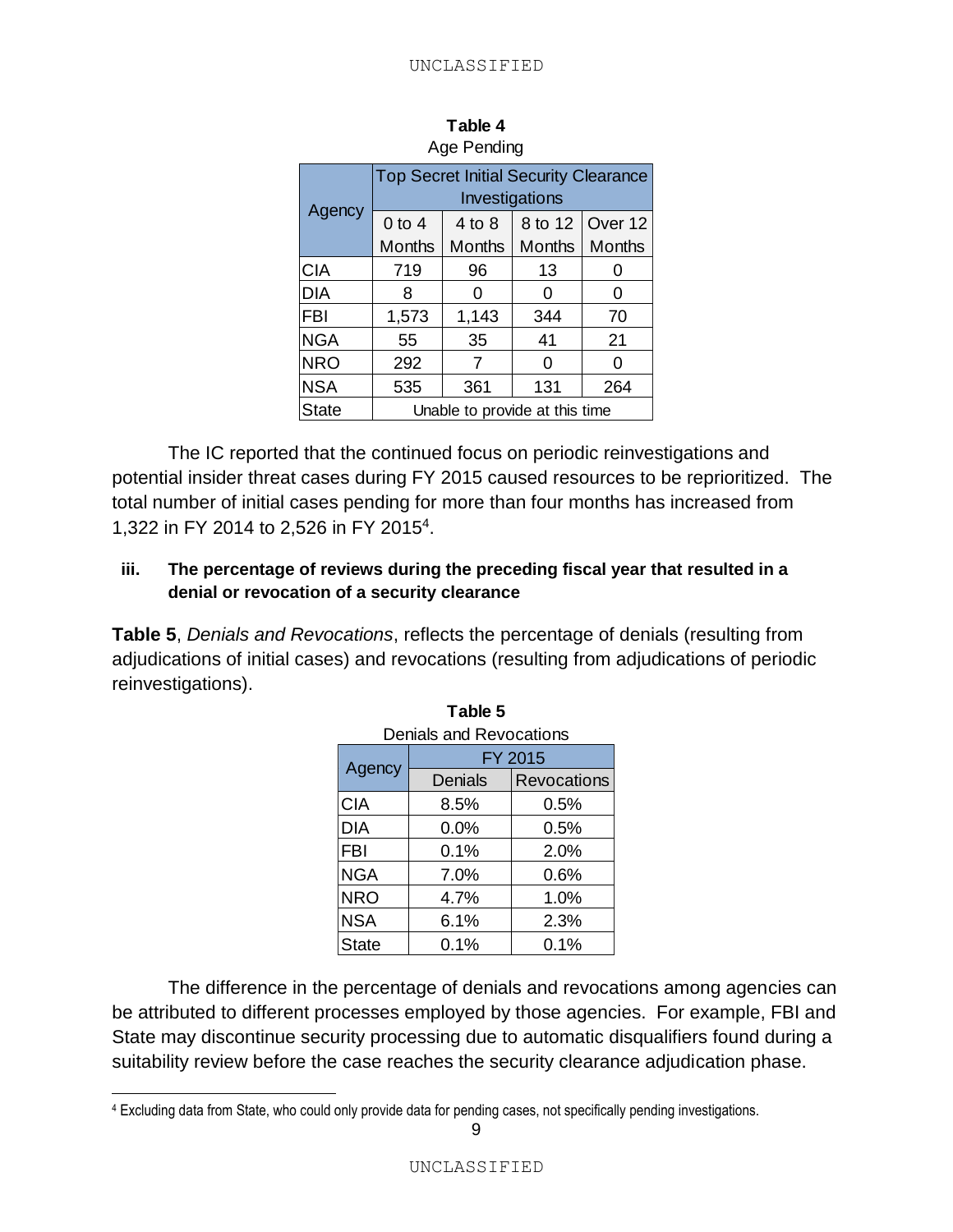These cases are cancelled by Human Resources before security clearance determinations are rendered and are not, therefore, categorized as security clearance denials. Other IC elements consider all relevant information in their security clearance adjudicative process. They render security clearance denials based upon the totality of the information contained in the case files, which results in a higher percentage of denials.

#### <span id="page-10-0"></span>**iv. The percentage of investigations during the preceding fiscal year that resulted in incomplete information**

Agencies confirmed that their final reports of investigation contained all required/relevant information prior to adjudication.

#### <span id="page-10-1"></span>**v. The percentage of investigations during the preceding fiscal year that did not result in enough information to make a decision on potentially adverse information**

The seven IC agencies listed on Table 5 reported that they had no cases to report against this category. Agencies worked to ensure that sufficient information was available to make a decision on any potentially adverse information.

<span id="page-10-2"></span>**vi. The number of completed or pending security clearance determinations for government employees and contractors during the preceding fiscal year that have taken longer than one year to complete; the agencies that investigated and adjudicated such determinations; and the cause of significant delays in such determinations**

**Table 6**, *Delays More Than 1 Year,* shows the number of security clearance determinations for U.S. Government employees that required more than a year to complete.

**Table 7**, *Delays More Than 1 Year*, shows the number of security clearance determinations for contractors that required more than a year to complete.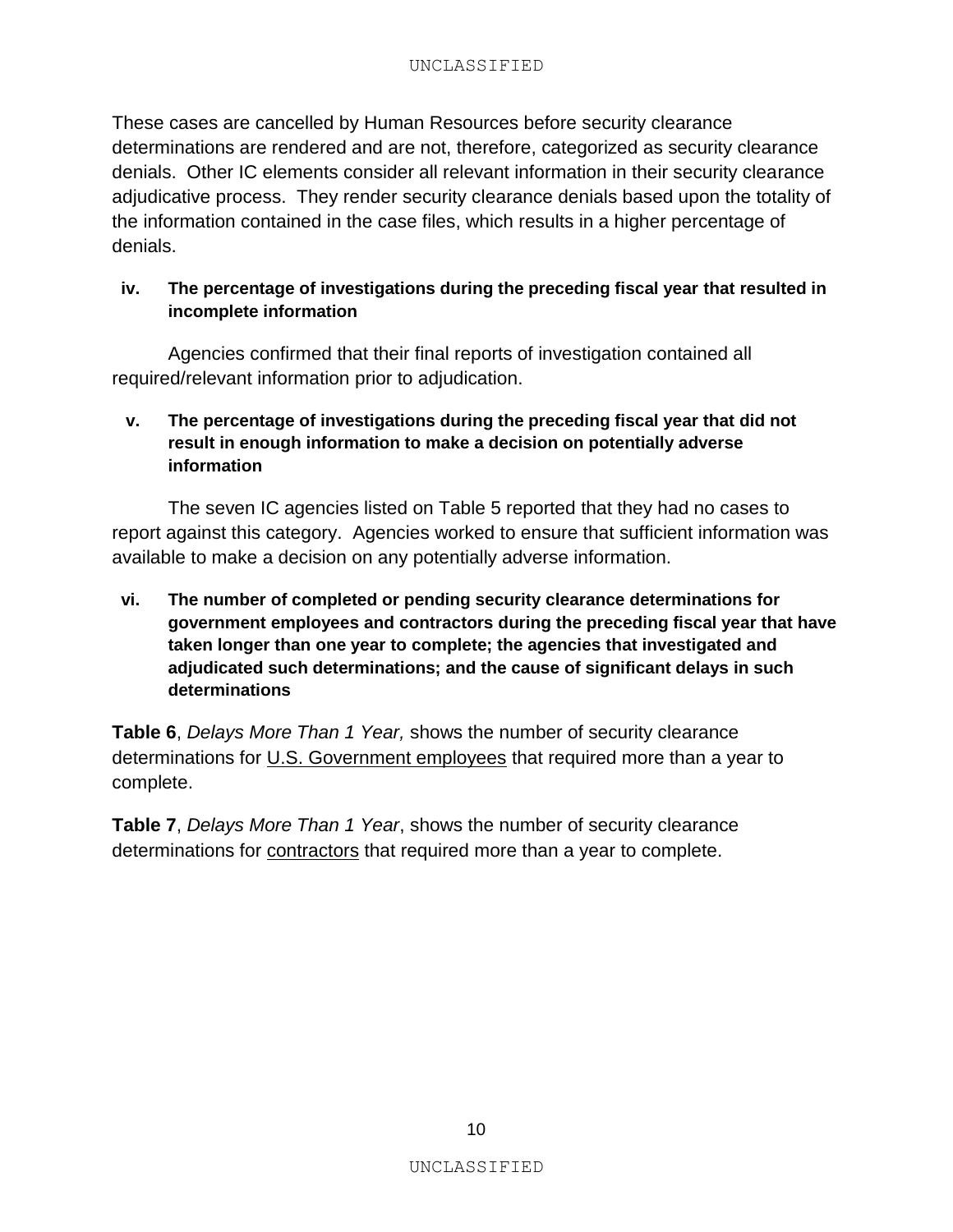| Delays More Than 1 Year |         |                         |  |  |
|-------------------------|---------|-------------------------|--|--|
|                         |         | <b>Government Cases</b> |  |  |
| Agency                  |         | Over 1 Year             |  |  |
|                         | Pending | Completed               |  |  |
| CIA                     | 78      | 182                     |  |  |
| DIA                     | 184     | 192                     |  |  |
| <b>FBI</b>              | 53      | 103                     |  |  |
| <b>NGA</b>              | 4       | 7                       |  |  |
| <b>NRO</b>              | ი       | 2                       |  |  |
| <b>NSA</b>              | 115     | 25                      |  |  |
| State                   | 45      | 73                      |  |  |

| Table 6                   |  |
|---------------------------|--|
| $lowo$ Mara Than 1 $\vee$ |  |

#### **Table 7**

| Delays More Than 1 Year |                                |           |  |  |
|-------------------------|--------------------------------|-----------|--|--|
|                         | <b>Contractor Cases</b>        |           |  |  |
| Agency                  | Over 1 Year                    |           |  |  |
|                         | Pending                        | Completed |  |  |
| <b>CIA</b>              | 203                            | 313       |  |  |
| <b>DIA</b>              | Unable to provide at this time |           |  |  |
| <b>FBI</b>              | 17                             | 15        |  |  |
| <b>NGA</b>              | 18                             | 11        |  |  |
| <b>NRO</b>              | 69                             | 91        |  |  |
| <b>NSA</b>              | 149                            | 370       |  |  |
| State                   | 8                              | 20        |  |  |

Some DoD IC agencies only have delegated investigative authority over their civilian employee population and therefore, can only report the overall timeliness for that population. These agencies only conduct adjudications of contractors who already have a Top Secret clearance for access to sensitive compartmented information.

**Table 8**, *Causes of Significant Delays*, contains detailed information for cases pending more than one year.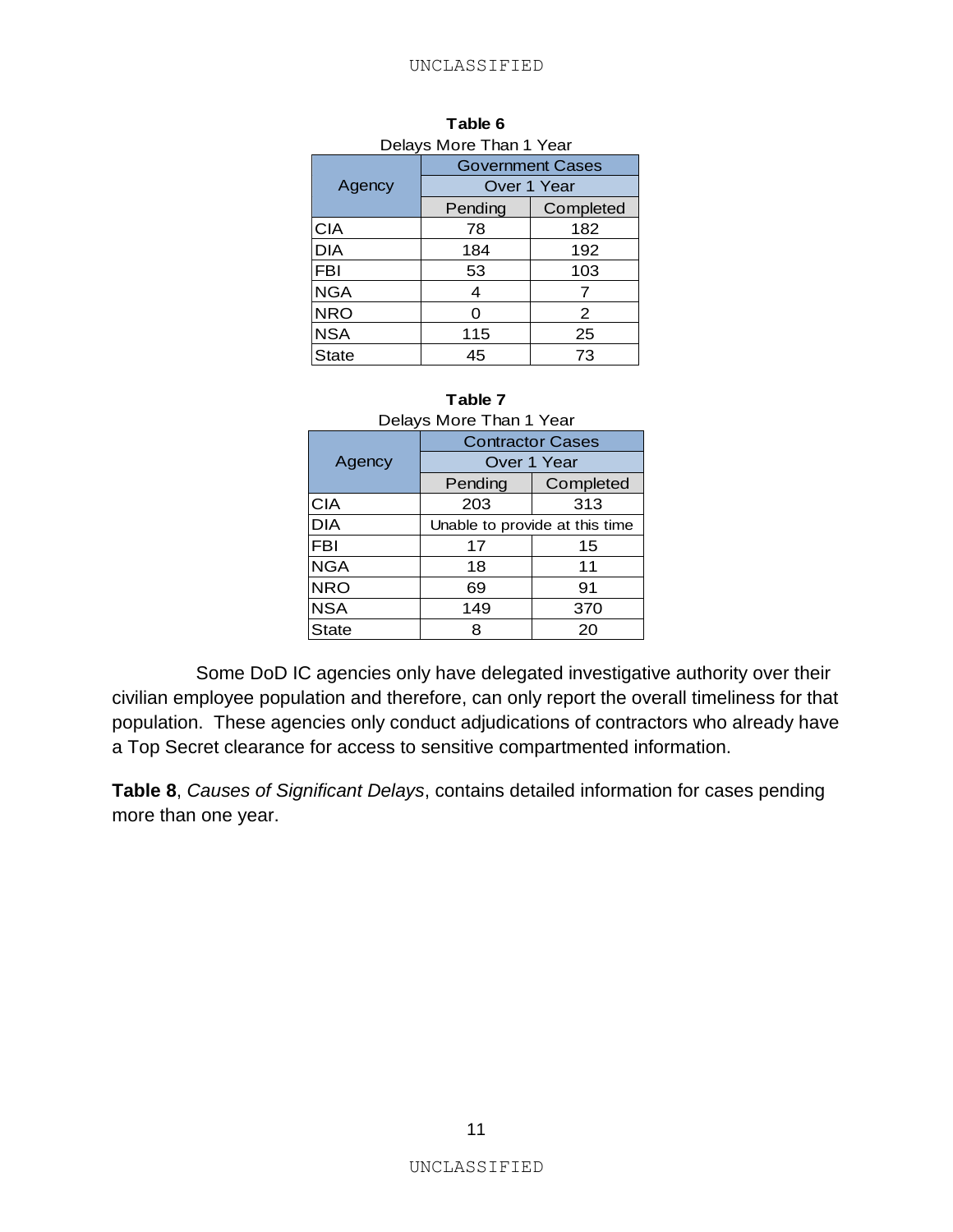| Causes of Significant Delays  |            |            |                     |               |                                  |          |                                        |                      |                       |                    |                     |                             |                     |                     |                       |                     |                        |                       |                        |
|-------------------------------|------------|------------|---------------------|---------------|----------------------------------|----------|----------------------------------------|----------------------|-----------------------|--------------------|---------------------|-----------------------------|---------------------|---------------------|-----------------------|---------------------|------------------------|-----------------------|------------------------|
|                               | Volume     |            |                     | <b>Delays</b> |                                  |          |                                        |                      |                       |                    |                     |                             |                     |                     |                       |                     |                        |                       |                        |
| Agency                        | Government | Contractor | Total (Gov.         | Multiple      |                                  | Other*   | <b>Significant Adjudicative Events</b> |                      |                       |                    |                     |                             |                     |                     |                       |                     |                        |                       |                        |
| <b>ASP</b><br>&<br><b>ISP</b> |            |            | $\ddot{}$<br>Cont.) | Issues        | Administrative<br><b>Matters</b> |          | Allegiance<br>đ<br>U.S                 | Foreign<br>Influence | Foreign<br>Preference | Sexual<br>Behavior | Personal<br>Conduct | Financial<br>Considerations | Alcohol Consumptior | Drug<br>Involvement | Emotional /<br>Mental | Criminal<br>Conduct | Security<br>Violations | Outside<br>Activities | Misuse<br>╕<br>Systems |
| <b>CIA</b>                    | 260        | 516        | 776                 |               | Unable to provide at this time   |          |                                        |                      |                       |                    |                     |                             |                     |                     |                       |                     |                        |                       |                        |
| <b>DIA</b>                    | 376        | $\Omega$   | 376                 | $\Omega$      | 376                              | $\Omega$ | 0                                      | $\Omega$             | $\Omega$              | 0                  | 0                   | 0                           | 0                   | 0                   | $\Omega$              | $\Omega$            | $\Omega$               | $\mathbf 0$           | $\Omega$               |
| FBI                           | 156        | 32         | 188                 | 75            | 34                               | 3        | 1                                      | 30                   | 1                     | 0                  | 27                  | 9                           | $\overline{2}$      | 2                   | 2                     | 1                   | $\Omega$               | $\mathbf 0$           |                        |
| <b>NGA</b>                    | 11         | 29         | 40                  | 30            | $\Omega$                         | 0        | $\Omega$                               | 10                   | $\Omega$              | $\Omega$           | $\Omega$            | $\Omega$                    | $\Omega$            | 0                   | $\Omega$              | $\Omega$            | $\Omega$               | $\Omega$              | $\Omega$               |
| <b>NRO</b>                    | 2          | 160        | 162                 | 0             | $\Omega$                         | 69       | $\mathbf 0$                            | 20                   | $\mathbf 0$           | $\Omega$           | 3                   | 26                          | 15                  | 12                  |                       | 16                  | 0                      | $\mathbf 0$           | 0                      |
| <b>NSA</b>                    | 140        | 519        | 659                 | 515           | 22                               | 11       | $\mathbf 0$                            | 67                   | $\Omega$              | $\Omega$           | 6                   | 20                          | 5                   | 3                   | $\overline{2}$        | 8                   | 0                      | $\mathbf 0$           | 0                      |
| <b>State</b>                  | 118        | 28         | 146                 | 97            | 0                                | 25       | 0                                      | 19                   |                       | 0                  |                     | 3                           | 0                   | 0                   | 0                     | 0                   | 0                      | 0                     | $\mathbf 0$            |

**Table 8** Causes of Significant Delays

\* Other: Includes delays involving high risk cases, derogatory information, protected information, and polygraph or medical issues.

Some agencies cannot report detailed information, either for their entire population—due to the technical limitations of their current database of record—or for their contractor population for the reasons cited in the previous section. For agencies that can report detailed information, "multiple issues" was cited as the cause for significant delay in 717 or 45 percent of cases. As in FY 2014, among those multiple issues cited, "foreign influence" was reported as the most common single reason for delay and "financial considerations" was the second most common reason for delay overall. The IC also reported that the focus on reducing the backlog of periodic reinvestigations also contributed significantly to delays.

### <span id="page-12-0"></span>**CONCLUSION**

In FY 2015, the number of individuals eligible for a security clearance *declined* across both the "in access" and "not in access" populations. The majority of the decreases resulted from DoD's successful implementation of DQIs that have positively impacted areas of data quality and data integrity. The benefits include improved data synchronization and consistency with the Defense Enrollment Eligibility Reporting System, DoD Personnel Center databases, and CVS. USG agencies continued to validate the need for clearances and access levels in order to accomplish the goal of reducing the periodic reinvestigation backlog, in accordance with *"Strategy to Reduce the Periodic Reinvestigation Backlog Using a Risk-Based Approach."* The IC continues to face resource challenges associated with competing requirements of reducing the periodic reinvestigation backlog and meeting IRTPA timeliness goals for initial security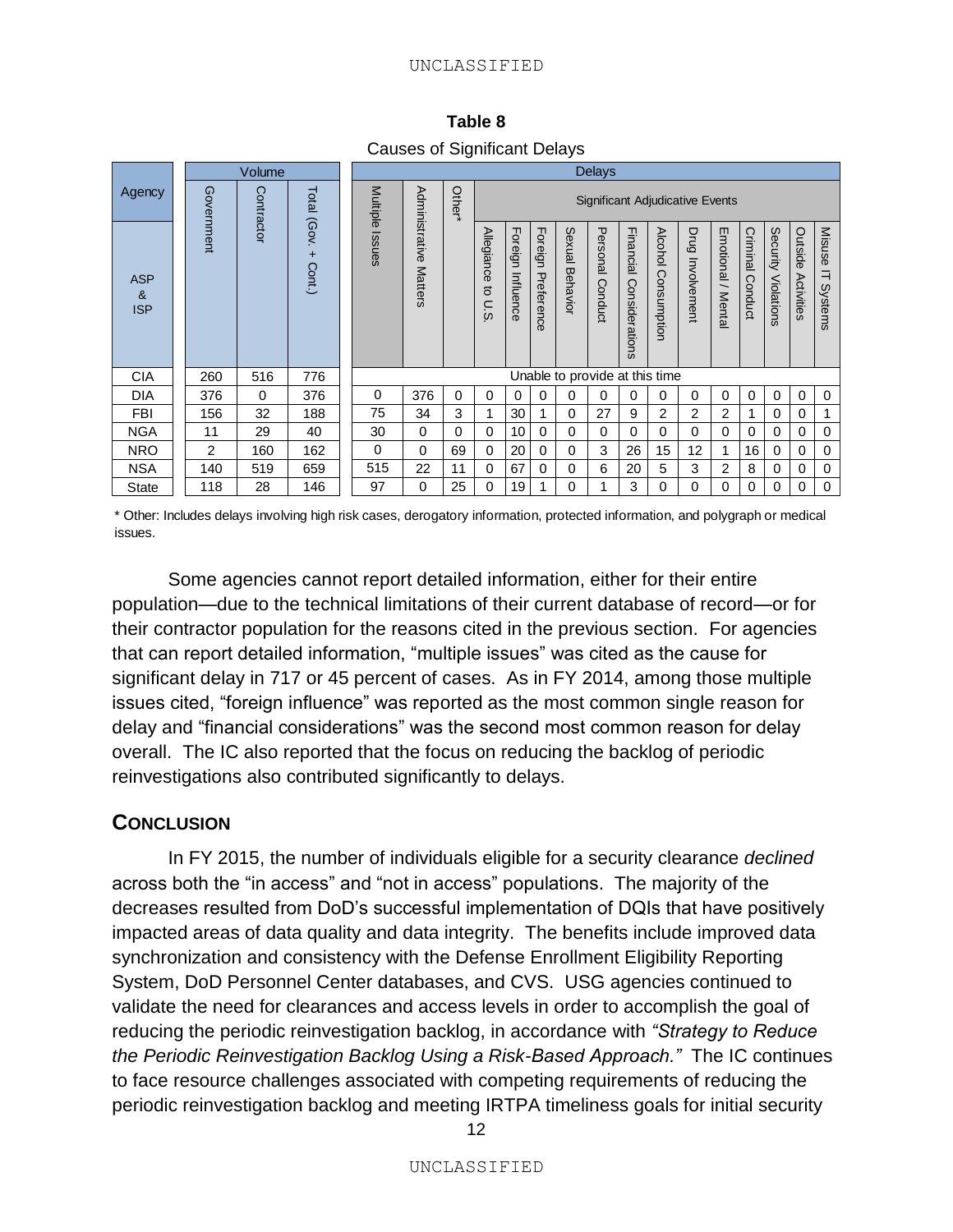clearance processing. In addition, IC agencies were also negatively impacted by external events including the loss of a major USG contract investigative service provider and processing delays associated with temporary shutdown of eQIP.

The IC continues to face timeliness challenges in clearing individuals with unique or critical skills—such as highly desirable language abilities—who often have significant foreign associations that may take additional time to investigate and adjudicate. The ODNI, in partnership with OMB, OPM, and DoD, continues to drive improvements in the timeliness, accuracy and consistency of investigative and adjudicative clearance processes government-wide.